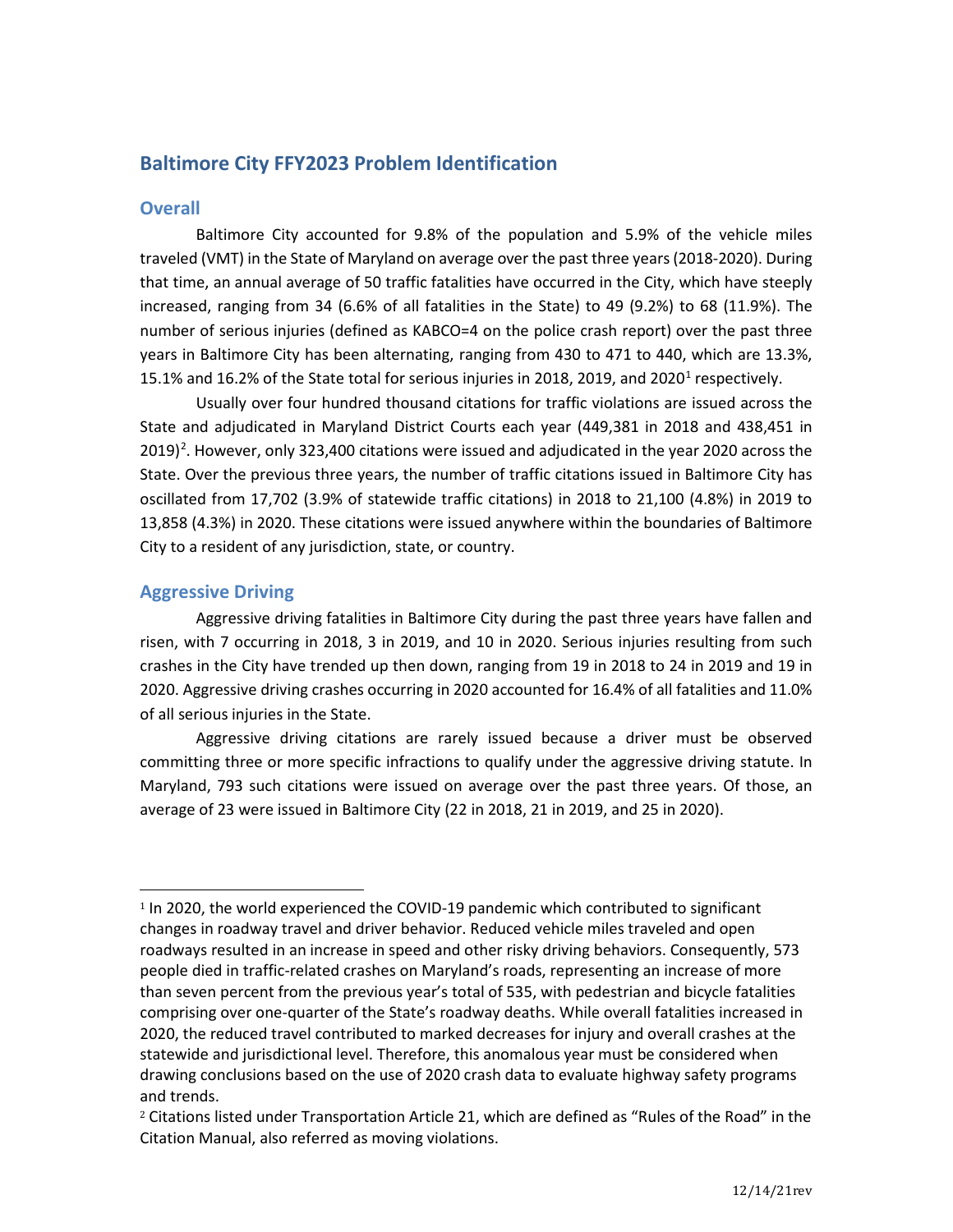### **Distracted Driving**

Since 2018, there have been an annual average of about 14 distracted driving fatalities occurring in Baltimore City. In 2020, distracted driving in the City added 22 deaths to the State's distracted driving fatalities, a point on a trend that has seesawed over the previous three years (12 in 2018 and 9 in 2019). Serious injuries resulting from distracted driving crashes in the City have risen and fallen over the past three years, from 114 in 2018 (7.1% of all distracted driving serious injuries in the State) to 123 in 2019 (8.2% of all) to 114 in 2020 (9.4% of all). In 2020, 32.4% of all fatalities and 25.9% of all serious injuries recorded in Baltimore City resulted from distracted driving crashes.

Distracted driving citations issued in Maryland during the past three years have decreased significantly, ranging from 33,655 in 2018 to 33,978 in 2019 and 19,450 in 2020. During the same period, distracted driving citations issued in Baltimore City have seen a significant decrease, ranging from 1,246 in 2018 to 1,217 in 2019 and 506 in 2020. As a proportion of the distracted driving citations issued statewide, those handed out in the City accounted for 3.7% in 2018, 3.6% in 2019 and 2.6% in 2020.

## **Impaired Driving**

Over the past three years, an average of 15 impaired driving fatalities occurred per year in Baltimore City. Fatalities from such crashes have been increasing, ranging from 6 (4.3% of all impaired driving fatalities in Maryland) in 2018 to 18 (11.8% of all) in 2019 to 21 (17.4% of all) in 2020. Serious injuries resulting from such crashes in the City over the same time period have oscillated, ranging from 14 in 2018 (3.0% of all impaired driving serious injuries in the State) to 34 in 2019 (7.0% of all) to 25 in 2020 (5.6% of all). In 2020, 30.9% of all fatalities and 5.7% of all serious injuries in Baltimore City resulted from impaired driving crashes, compared to 21.1% of all fatalities and 16.4% of all serious injuries from impaired driving crashes occurring throughout the State.

Impaired driving relates to driving while impaired by alcohol and/or drugs or controlled dangerous substances. Several citations may be issued at the point of an encounter with an impaired driver. Therefore, all judicial figures related to impaired driving will be quantified using arrests, not individual citations. Impaired driving arrests have steeply decreased in Maryland over the past three years, from 18,403 in 2018 to 18,279 in 2019 to 13,651 in 2020. During the same period, impaired driving arrests have trended up then down in Baltimore City, ranging from 812 in 2018 to 975 in 2019 to 660 in 2020. As a proportion of impaired driving arrests in the State, the number of impaired driving arrests in the City accounted for 4.4% in 2018, 5.3% in 2019, and 4.8% in 2020. Of the impaired arrests in the City in 2020, 3.5% were of older drivers (ages 65+) while 2.0% were of younger drivers (ages 16-20).

## **Speeding**

During the past three years, Baltimore City averaged 15 speeding related fatalities per year, which have trended down then up over that time: 15 in 2018, 7 in 2019 and 24 in 2020. Serious injuries resulting from such crashes in the City over the past three years have increased, ranging from 27 in 2018 to 26 in 2019 and 31 in 2020. In 2020, 21.8% of statewide speeding related fatalities and 10.4% of statewide speeding related serious injuries resulted from crashes in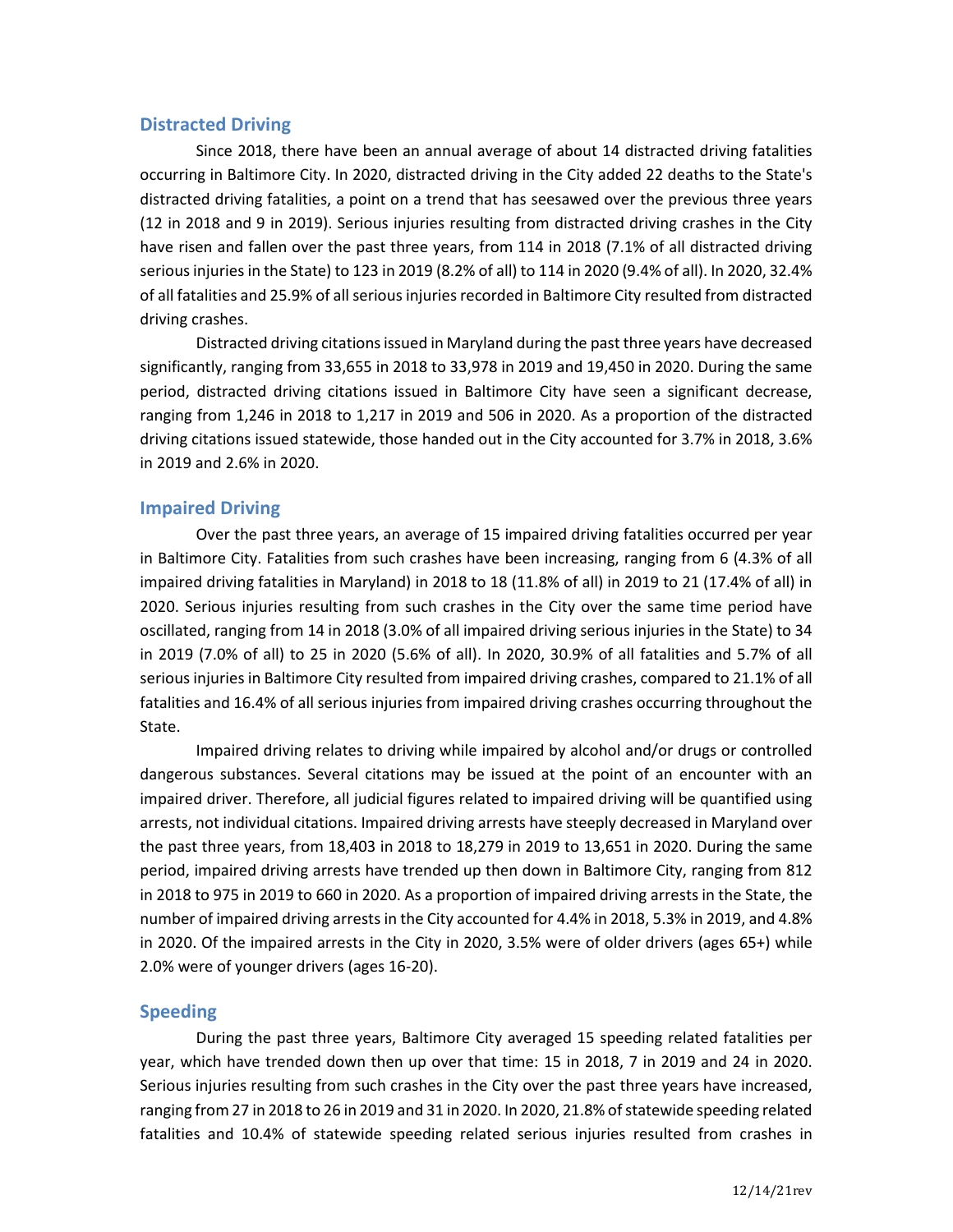Baltimore City. Over the same year, 35.3% of all fatalities and 7.0% of all serious injuries recorded in Baltimore City were the result of crashes involving driving speed.

Speeding citations are very common even though those adjudicated through the District Court do not include automated enforcement. Speeding citations issued in Baltimore City have been alternating over the past three years, with 4,197 (2.1% of statewide speeding citations), 4,586 (2.5% of statewide), and 2,984 (2.0% of all) issued in 2018, 2019, and 2020, respectively. Statewide speeding citations have steeply decreased over the same three years: 195,649, 182,213, and 151,419. Speeding citations comprised 21.5% of all Baltimore City citations in 2020.

#### **Non-motorists**

Non-motorists are defined here as pedestrians (on foot) and bicyclists. Pedestrian fatalities in Baltimore City have increased and leveled off over the previous three years, from 9 (2018) to 19 (2019) to 19 (2020), while serious injuries have steeply decreased, ranging from 139 (2018) to 123 (2019) to 102 (2020). The occurrence of bicyclist fatalities in Baltimore City has remained relatively constant, with 0 in 2018, 2 in 2019, and 1 in 2020, while serious injuries to bicyclists have increased, ranging from 13 in 2018 to 17 in 2019 to 21 in 2020.

Very few non-motorist citations are issued throughout the State, to either the pedestrian or the motor vehicle driver. Typically, more violations are issued to drivers, and in Baltimore City 15 were issued to drivers against pedestrians or bicyclists in 2020, while 2 were issued to pedestrians or bicyclists that year. As a proportion of statewide totals (933 and 235), those numbers represent 1.6% and 0.9%, respectively, in 2020.

#### **Motorcycles**

Motorcycle rider fatalities have stayed about the same over the past three years in Baltimore City, ranging from 4 (2018) to 4 (2019) to 3 (2020). Serious injuries to motorcyclists have fluctuated, ranging from 28 (2018) to 19 (2019) to 34 (2020). The 2020 figures account for 3.8% of motorcycle rider fatalities and 10.8% of rider serious injuries that occurred in the State.

Maryland has had a universal helmet law in place for several decades, consequently the incidence of unhelmeted motorcyclists involved in a crash is low. The State has averaged 7 unhelmeted motorcycle rider fatalities per year over the past three years, therefore, unhelmeted motorcycle fatalities in Baltimore City have stayed about the same (an average of 1 per year). However, 23 seriously injured riders in Baltimore City were unhelmeted in 2020, which is 26.4% of the State total (compared to 13 in 2018 and 9 in 2019).

#### **Older Drivers**

In Maryland, older driver safety programs focus on drivers of age 65 years or older. The data presented here on fatalities and serious injuries include any person involved in a crash with an older driver. Older drivers were involved in crashes that resulted in an average of 94 fatalities in Maryland each year (85 in 2018, 105 in 2019 and 91 in 2020). During that time, serious injuries resulting from these crashes in Maryland have seen a significant decrease, ranging from 518 in 2018 to 512 in 2019 to 381 in 2020. Fatal crashes involving older drivers in Baltimore City averaged 6 over the same period (ranging from 4 in 2018, 7 in 2019 to 6 in 2020). Further, serious injuries